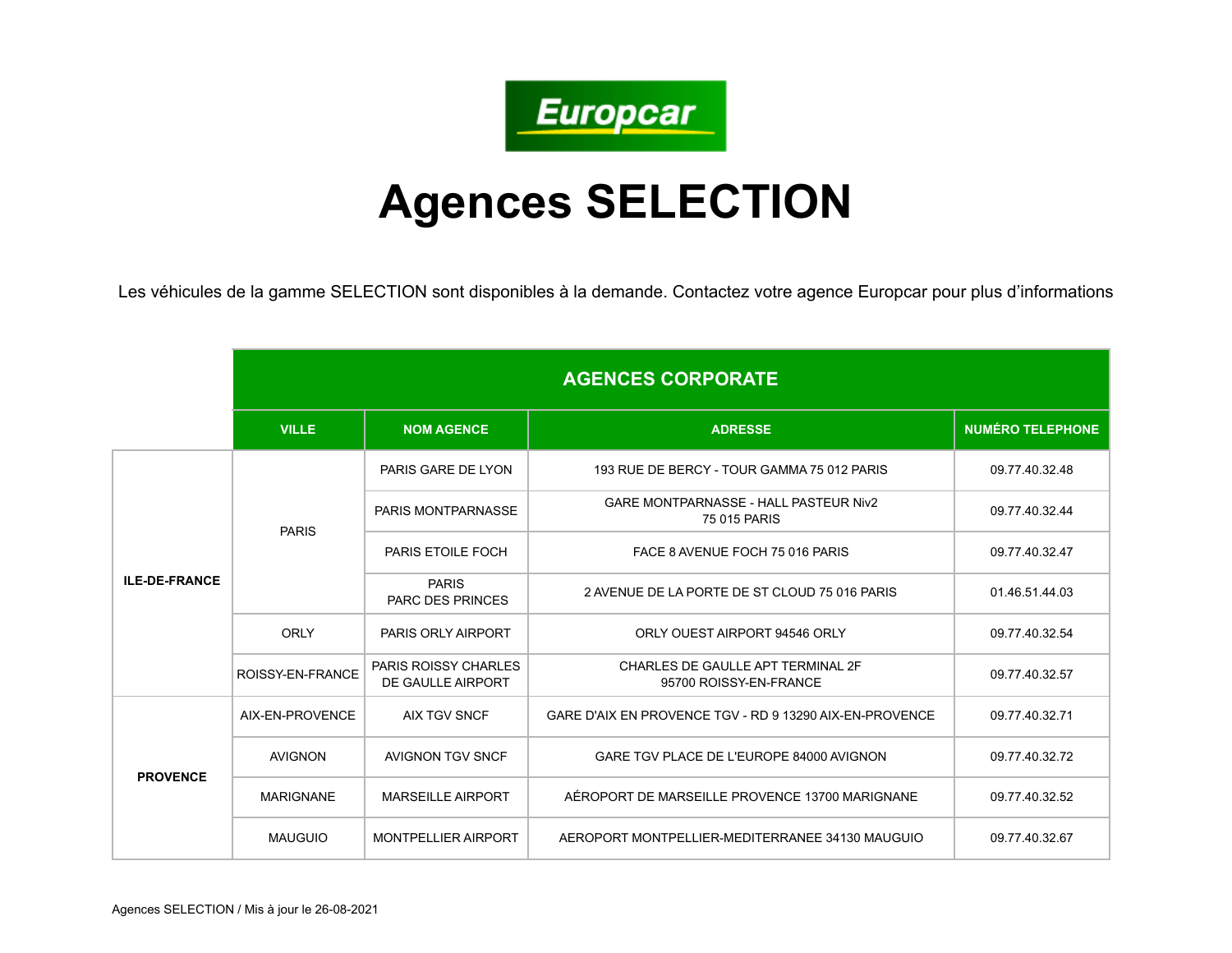| <b>CÔTE D'AZUR</b> | <b>ANTIBES</b>                            | <b>ANTIBES</b>                              | 270 ALLÉE DES TERRIERS 06600 ANTIBES                                 | 04.91.34.79.79   |
|--------------------|-------------------------------------------|---------------------------------------------|----------------------------------------------------------------------|------------------|
|                    | <b>CANNES</b>                             | <b>CANNES CDT VIDAL</b>                     | 3 RUE DU COMMANDANT VIDAL 06400 CANNES                               | 04.93.06.26.30   |
|                    | <b>CANNES LA BOCCA</b>                    | <b>CANNES AIRPORT</b>                       | CANNES MANDELIEU AIRPORT 06150 CANNES LA BOCCA                       | 04.92.19.01.90   |
|                    | <b>MONTE CARLO</b><br><b>MONACO</b>       | <b>MONTE CARLO</b>                          | 47 AVE DE GRANDE BRETAGNE MC<br>98000 MONTE CARLO / MONACO           | +377 97 50 74 95 |
|                    | <b>NICE</b>                               | NICE PROMENADE DES<br><b>ANGLAIS</b>        | 3 AVENUE GUSTAVE V 06000 NICE                                        | 09.77.40.32.65   |
|                    |                                           | <b>NICE GARE</b>                            | 12 AVENUE THIERS 06000 NICE                                          | 09.77.40.32.66   |
|                    |                                           | <b>NICE AIRPORT</b>                         | NICE COTE D AZUR AIRPORT 06281 NICE                                  | 09.77.40.32.53   |
|                    | SAINT-TROPEZ                              | <b>SAINT TROPEZ</b>                         | 42 AVENUE DU GENERAL LECLERC 83990 SAINT-TROPEZ                      | 04.94.96.00.07   |
| <b>RHÔNE ALPES</b> | <b>GENEVA FERNEY</b><br><b>VOLTAIRE</b>   | <b>GENEVE</b>                               | <b>GENEVA FERNEY VOLTAIRE APT IKC</b><br>1210 GENEVA FERNEY VOLTAIRE | +412 27 17 85 96 |
|                    | <b>LYON</b>                               | <b>LYON PART DIEU</b>                       | GARE LYON PART DIEU 6 5 AV GEORGES POMPIDOU 69003 LYON               | 09.77.40.32.43   |
|                    | <b>LYON ST-EXUPERY</b><br><b>AEROPORT</b> | <b>LYON SAINT-EXUPERY</b><br><b>AIRPORT</b> | AÉROPORT LYON SAINT EXUPÉRY<br>69125 LYON ST-EXUPÉRY AÉROPORT        | 09.77.40.32.68   |
| <b>SUD OUEST</b>   | <b>BORDEAUX</b>                           | <b>BORDEAUX GARE</b>                        | BORDEAUX GARE ST JEAN 33000 BORDEAUX                                 | 05.40.24.90.49   |
|                    | <b>BORDEAUX</b><br><b>MERIGNAC</b>        | <b>BORDEAUX AIRPORT</b>                     | BORDEAUX MERIGNAC AIRPORT 33700 MERIGNAC                             | 09.77.40.32.58   |
|                    | <b>TOULOUSE</b><br><b>BLAGNAC</b>         | <b>TOULOUSE AIRPORT</b>                     | AÉROPORT DE TOULOUSE 31700 BLAGNAC                                   | 09.77.40.32.45   |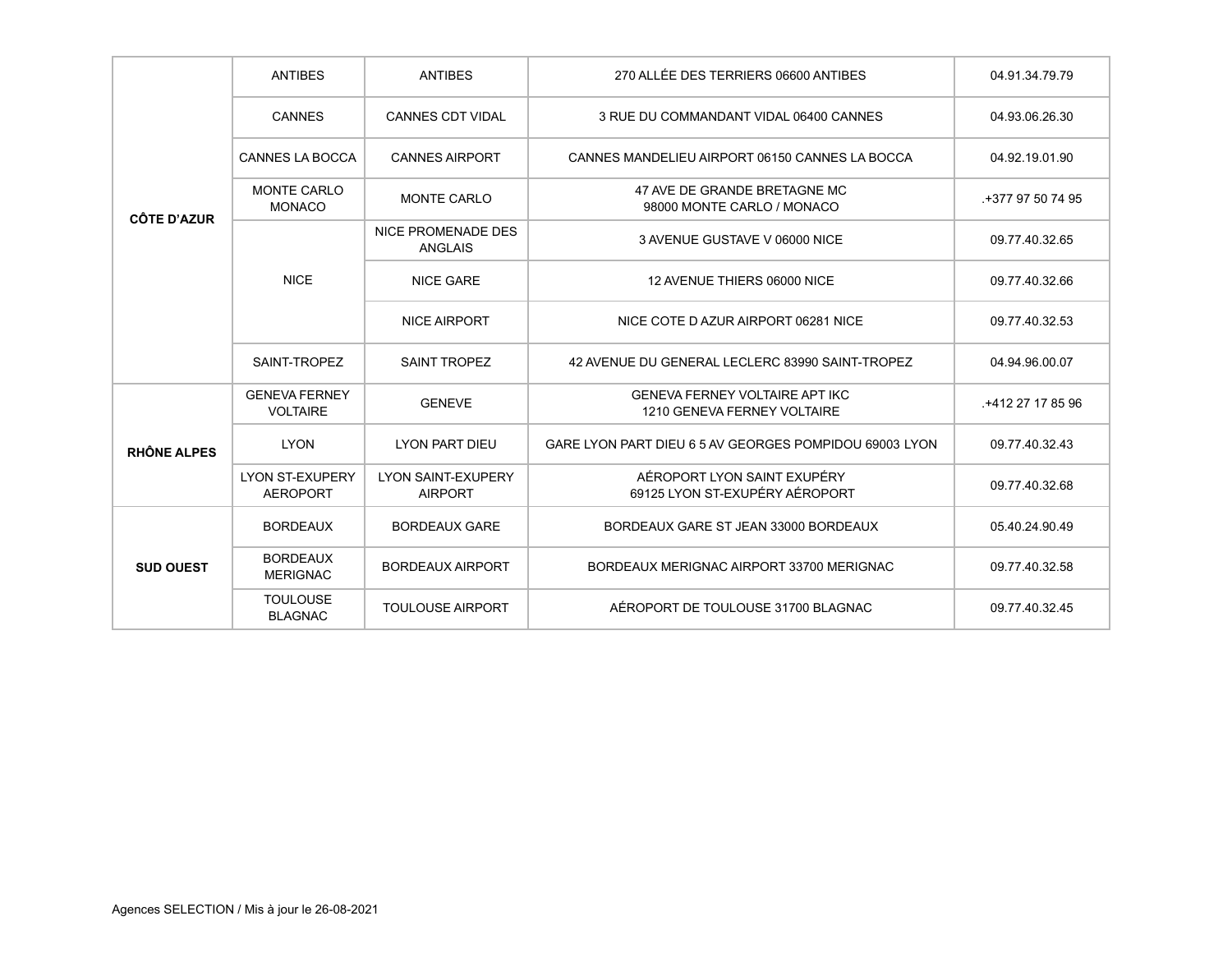| <b>AGENCES FRANCHISEES</b> |  |
|----------------------------|--|
|                            |  |

|                                     | <b>VILLE</b>      | <b>NOM AGENCE</b>                      | <b>ADRESSE</b>                                                               | <b>NUMÉRO TELEPHONE</b> |
|-------------------------------------|-------------------|----------------------------------------|------------------------------------------------------------------------------|-------------------------|
| <b>CÔTE D'AZUR</b>                  | <b>BANDOL</b>     | <b>BANDOL</b>                          | QUARTIER DU PONT D'ARAN - ROUTE DU BEAUSSET 83150 BANDOL                     | 04.94.32.33.34          |
|                                     | <b>LA CIOTAT</b>  | <b>LA CIOTAT</b>                       | 406 AVENUE EMILE BODIN - ROND POINT DE LATTRE DE TASSIGNY<br>13600 LA CIOTAT | 04.42.18.21.45          |
|                                     | LA SEYNE-SUR-MER  | LA-SEYNE-SUR-MER                       | ROND POINT DU 8 MAI 1945 83500 LA-SEYNE-SUR-MER                              | 04.94.87.75.98          |
|                                     | LA VALETTE DU VAR | LA VALETTE DU VAR                      | ROND POINT DU MARÉCHAL JUIN- LES ESPALUNS<br>83160 LA VALETTE                | 04.94.21.50.30          |
|                                     | <b>TOULON</b>     | <b>TOULON GARE SNCF</b>                | GARE SNCF- HALL LOUEUR 83000 TOULON                                          | 04.94.92.52.92          |
|                                     |                   | <b>TOULON CENTRE</b>                   | 322 AVENUE EDOUARD LE BELLEGOU- LA RODE 83000 TOULON                         | 04.94.41.09.07          |
|                                     | TOULON HYÈRES     | <b>TOULON HYERES</b><br><b>AIRPORT</b> | LE PALYVESTRE AIRPORT 83400 HYERES                                           | 04.98.01.00.00          |
| <b>NOUVELLE</b><br><b>AQUITAINE</b> | <b>ANGOULEME</b>  | <b>ANGOULEME VILLE</b>                 | AVENUE DU MARECHAL JUIN 16340 ESPAGNAC                                       | 05.45.95.27.28          |
|                                     |                   | ANGOULEME GARE                         | 15 PLACE DE LA GARE 16000 ANGOULÊME                                          | 05.45.92.02.02          |
|                                     | <b>COGNAC</b>     | <b>COGNAC</b>                          | 51 AV D'ANGOULÊME CHÂTEAU-BERNARD 16100 COGNAC                               | 05.45.82.32.43          |
|                                     | <b>DOLUS</b>      | <b>DOLUS D'OLERON</b>                  | 975 ROUTE DE SAINT PIERRE 17750 DOLUS D'OLÉRON                               | 05.46.47.18.28          |
|                                     | LA ROCHELLE       | <b>LA ROCHELLE GARE</b>                | 158 BIS BOULEVARD JOFFRE 17000 LA ROCHELLE                                   | 05.46.41.09.08          |
|                                     |                   | <b>LA ROCHELLE AIRPORT</b>             | LA ROCHELLE ILE DE RE - LALEU APT RUE DU JURA<br>17000 LA ROCHELLE           | 05.46.41.09.08          |
|                                     |                   | LA ROCHELLE PERIGNY                    | 6 AVENUE LOUIS LUMIERE 17180 LA ROCHELLE                                     | 05.46.37.05.80          |
|                                     | <b>NIORT</b>      | <b>NIORT</b>                           | 2 RUE FRIDA KAHLO 07900 NIORT                                                | 05.49.24.66.04          |
|                                     | <b>PARTHENAY</b>  | <b>PARTHENAY</b>                       | 3 RUE DE VERDUN 79200 PARTHENAY                                              | 05.49.94.23.07          |
|                                     | <b>POITIERS</b>   | <b>POITIERS</b>                        | 48 BOULEVARD DU GRAND CERF 86000 POITIERS                                    | 05.49.58.25.34          |